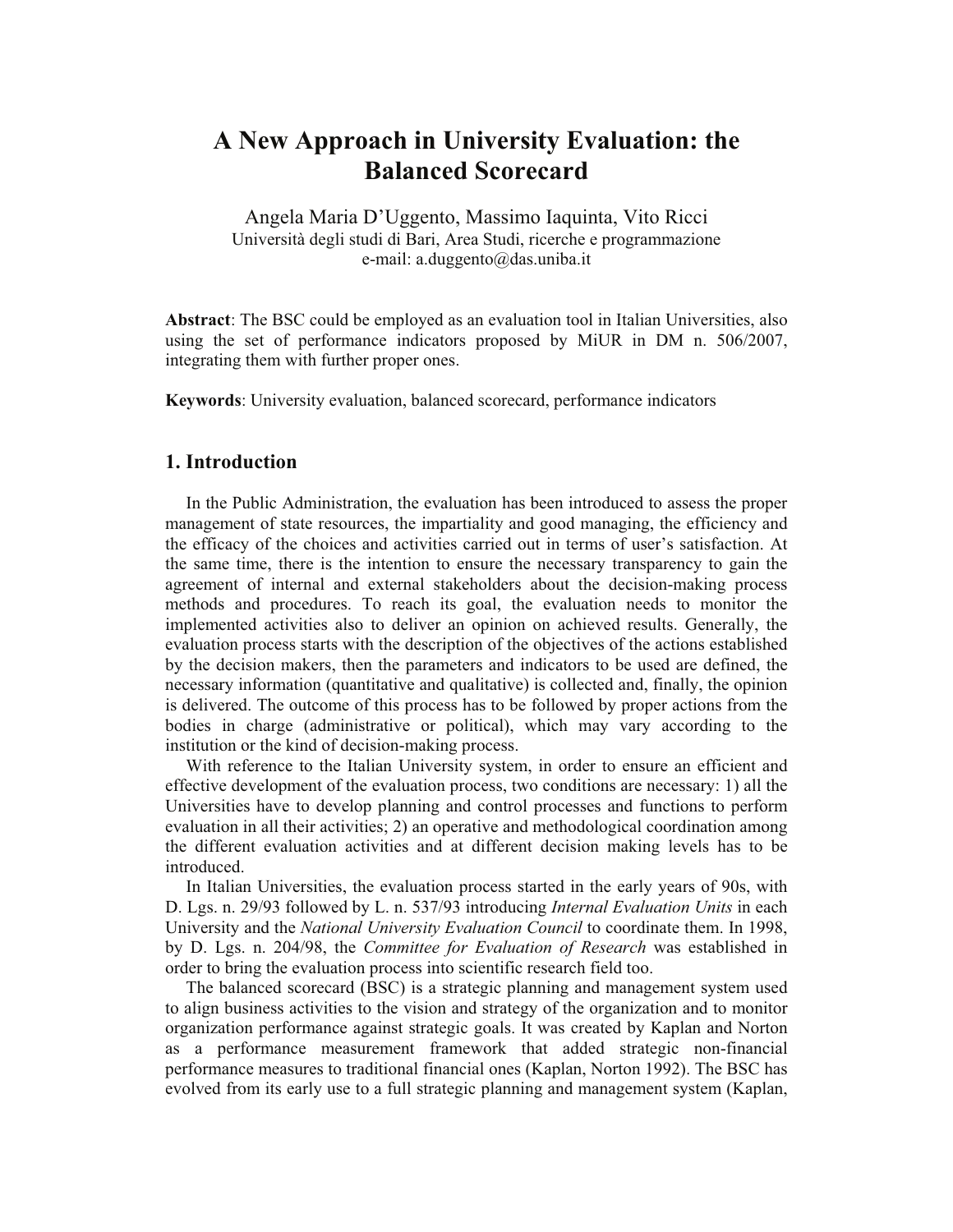Norton 1996). In academic context, we can identify four perspectives also developing metrics, collecting and analyzing data referring to: *Stakeholders, Internal Process, Financial, Learning & Growth.* In each perspective, several metrics, known as Key performance indicators (KPI), are computed measuring strategic variables; they are distinguished in *lagging indicators* (evidencing and measuring performance in the organization) and *leading indicators* (drivers of performance). A target value is associated to each KPI and its difference with current value allows to obtain an evaluation of performance level of strategic variables.

#### **2. The Balanced scorecard in higher education institutions**

The BSC is currently used in Italy in different nonprofit sectors such as Public Administration, Local government, Health (AA. VV., 2008). In United States and the United Kingdom, this framework finds application also in higher education institutions. We believe that, following the achievement of university autonomy and new tendencies drawn by the Italian Ministry of higher education (MiUR) about university planning in the period 2007-2009 (as stated in DM n. 506/2007 and n. 362/2007), the BSC could become a very useful management and governance tool, allowing Italian Universities to evaluate their ability in planning. Some recent studies (Del Sordo, 2005, Del Sordo et al., 2007) and this contribution too aim to exploring further BSC's applications in this field. Firstly Italian Universities should decide their benchmark and which performance they will measure, according these steps: 1) Translating vision into actions; 2) Communicating and linking strategic objectives and measures; 3) Linking unit goals to macro goals in all scorecard areas, developing strategies to achieve them and allocating resources to different strategies; 4) Developing reliable measures of progress toward goals; 5) Feedback and learning, in which universities are required to evaluate their performance based on updated indicators and to revise strategies as appropriate. Translating the BSC to a complex world such as Academia is a great challenge, but it would contribute to improve internal organization and, consequently, to maximize efficiency and efficacy.

Nowadays any Italian University has not already adopted the BSC, even if this framework is meeting an increasing consent.

The University of Edinburgh developed the BSC framework in governance and strategic planning in  $2002<sup>1</sup>$ . It includes four perspectives (Organizational development, Financial, Stakeholder, Internal business) and 32 KPIs, reflecting the University's strategic goals and objectives; they are linked to the University's operational priorities as outlined in the Strategic Plan. Performance indicators are calculated to assist management in monitoring the overall performance and they are relevant in setting the strategic direction for the University and in judging the performance of management in delivering it. The application of a BSC provided University of Edinburgh management of a precious tool, ensuring that the University's strategic goals and mission are being achieved, confirming to Government and Stakeholders that University is meeting their expectations.

l

<sup>&</sup>lt;sup>1</sup> http://www.planning.ed.ac.uk/Strategic\_Planning/BalancedScorecard.htm.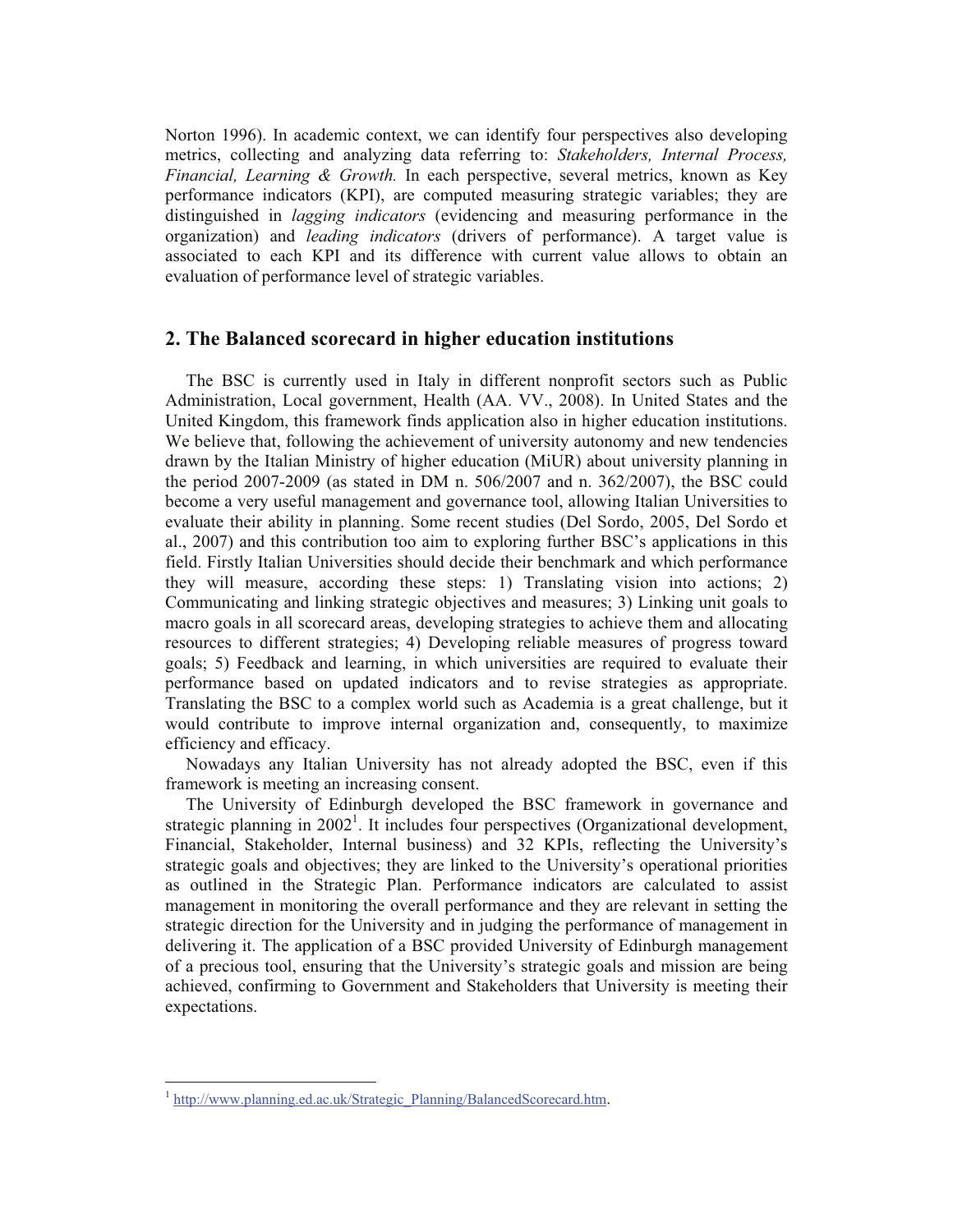## **3. The implementation of a balanced scorecard: an opportunity**

As known, DM n. 506/2007 introduced a suite of performance indicators to evaluate *ex post* Italian Universities Plans for the period 2007-2009 and to assign financial resources according to these indicators, covering five areas (Academic courses, Development of scientific research, Services to students, Internationalization programs, Teaching and non-teaching staff policies). In order to build a BSC, these indicators could be adopted not only as performance measures, but also, adding other opportune metrics, could be linked to: strategic plan, University mission and vision, strategic and operative goals and actions. Thereof BSC might represent an opportunity to improve strategy through the staff involvement, to create a multidimensional control system of performance and to leave behind the traditional bureaucratic managerial model adopting a modern one. Doubtless, making all these actions possible, BSC has the advantage to grant an integrated approach to the several variables regarding Academia, being particularly useful in the big and complex Universities. Nowadays successful strategies cannot do without social and environmental factors as stated in the concept of Accountability both at internal and external level: moreover in this context BSC seems to play an important role.

In this perspective, we design a possible BSC for University as shown in Figure 1.



**Figure 1**: *BSC Perspectives and Guidelines of University planning* 

We propose to translate the 6 guidelines of University planning into the 4 BSC canonical dimensions. In this way, the perspective *Stakeholders* would be divided into 4 sections: Academic courses, Development of scientific research, Relationship with territory, Internationalization programs, so representing all the possible "players":